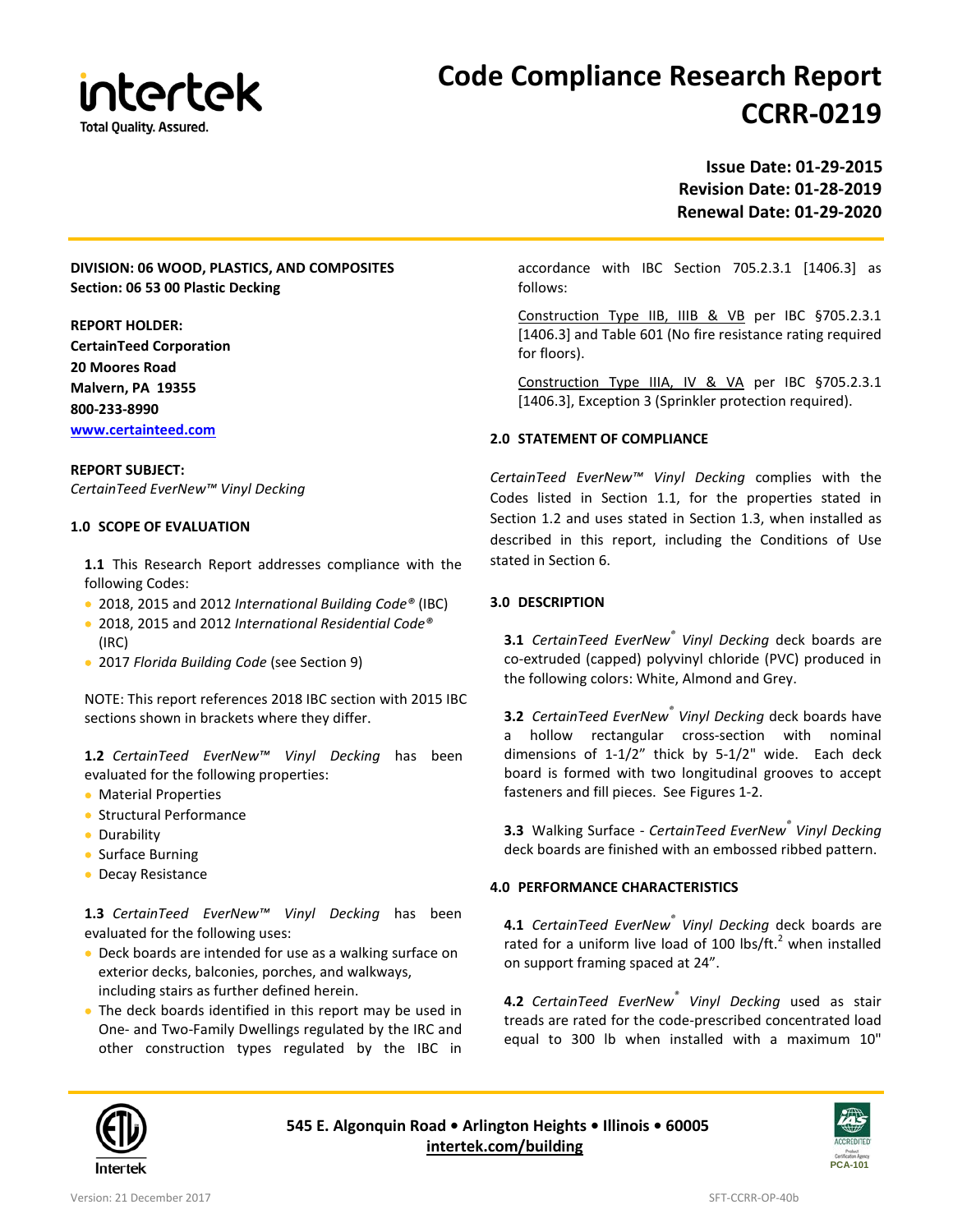

support span. Deck boards used as stair treads shall be installed in a minimum two-span condition.

**4.3** *CertainTeed EverNew® Vinyl Decking* deck boards have a maximum wind uplift resistance rating of 426 lb/ft. $^2$  when face- fastened with #8 x 2-1/2" deck screws to support framing spaced 24" on center.

**4.4** Materials used have a flame spread index that does not exceed 200 when tested according to ASTM E 84.

**4.5** Materials are deemed equivalent to preservative treated or naturally durable wood for resistance to weathering effects, attack from termites and fungus decay.

**4.6** Structural performance has been demonstrated for a temperature range from -20°F to 125°F.

#### **5.0 INSTALLATION**

*CertainTeed EverNew™ Vinyl Decking* must be installed in accordance with the manufacturer's published installation instructions, the applicable Code, and this Research Report. A copy of the manufacturer's instructions must be available on the jobsite during installation.

**5.1** Decking can be installed in full runs or uniformly staggered on the deck support structure. For all but stairs, install deck plans on substructures built on 24" centers.

**5.2** Face fastening of the *CertainTeed EverNew® Vinyl Decking* shall be with two #8 x 2-1/2" long deck screws. Fasteners are installed on every joist at 24.0 span. The installation of butting boards requires a double jointed seam.

#### **6.0 CONDITIONS OF USE**

**6.1** Installation must comply with this Research Report, the manufacturer's published installation instructions, and the applicable Code. In the event of a conflict, this report governs.

**6.2** The deck boards identified in this report have no residential use limitations.

**6.3** Deck boards placed at an angle other than 90 degrees to the supporting joist will require support framing at a reduced spacing such that the span of the deck board does not exceed 24".

**6.4** The wind uplift resistance rating recognized in this report is based on attachment to treated Southern Pine framing (specific gravity, G=0.55). Installation on wood framing with a lesser specific gravity may result in a lower wind uplift rating.

**6.5** Compatibility of the supporting construction materials with all metal fasteners are subject to approval by the code official.

**6.6** The *CertainTeed EverNew™ Vinyl Decking* is manufactured under a quality control program with inspections by Intertek Testing Services NA, Inc

#### **7.0 SUPPORTING EVIDENCE**

**7.1** Manufacturer's drawings and installation instructions.

**7.2** Reports of testing in accordance with ICC-ES AC174, Acceptance Criteria for Deck Board Span Ratings and Guardrail Systems (Guards and Handrails), revised December 2014.

**7.3** The reports of testing and engineering analysis demonstrating compliance with the performance requirements of ASTM D 7032-10a (-14 for 2018 IBC), Standard Specification for Establishing Performance Ratings for Wood-Plastic Composite Deck Boards and Guardrail Systems (Guards or Handrails).

**7.4** Documentation of an Intertek approved quality control system for the manufacturing of products recognized in this report

#### **8.0 IDENTIFICATION**

The *CertainTeed EverNew™ Vinyl Decking* is/are identified with the manufacturer's name (CertainTeed Corporation) address and telephone number, the product name (*CertainTeed EverNew™ Vinyl Decking*), the statement "See CCRR-0219 at [https://whcirectory.interte.com](https://whcirectory.interte.com/) for uses and performance levels.", the Intertek Mark as shown below, and the Code Compliance Research Report number (CCRR-0219).



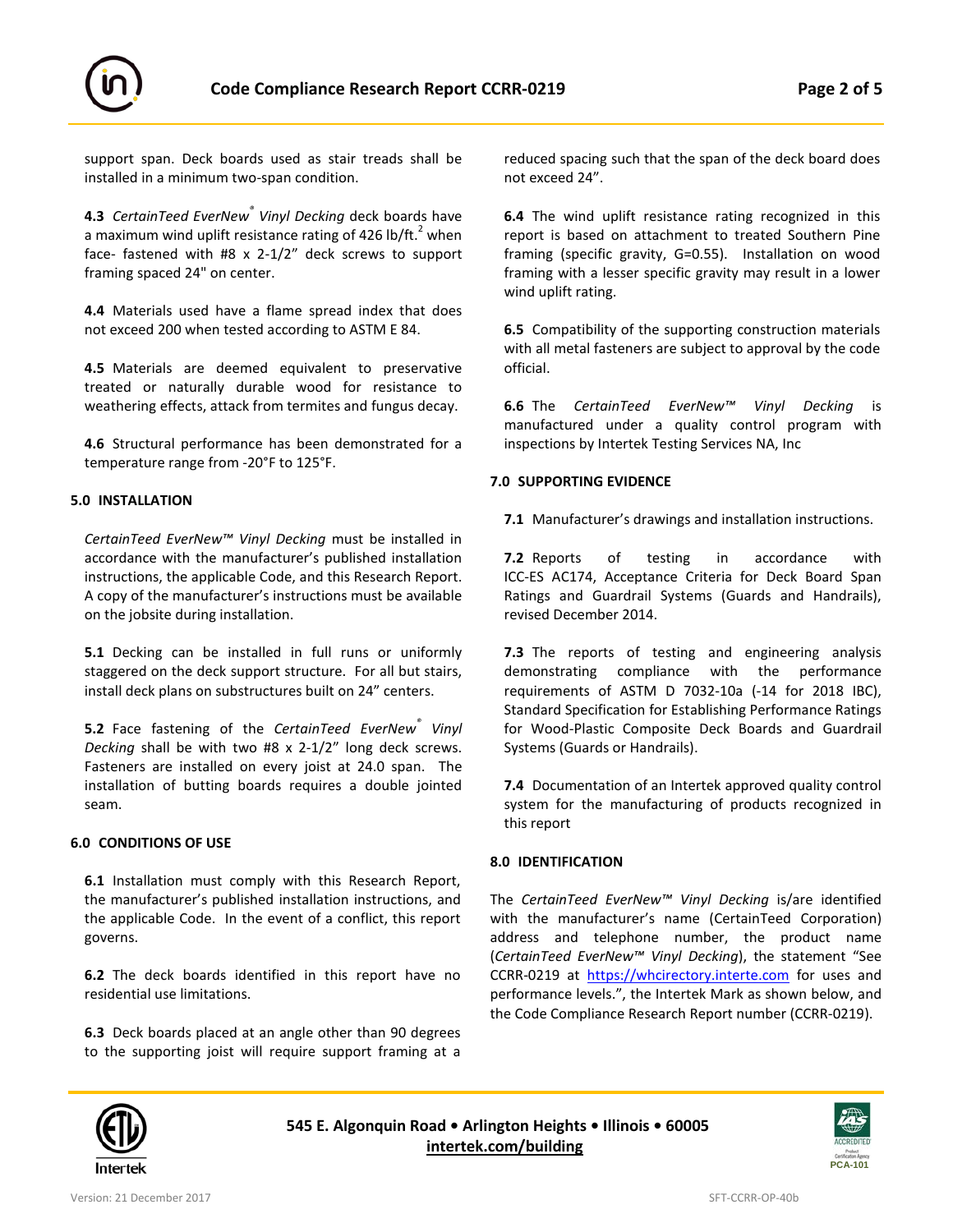



#### **9.0 FLORIDA BUILDING CODE**

#### **9.1 Scope of Evaluation:**

The *CertainTeed EverNew™ Vinyl Decking* was evaluated for compliance with the 2017 *Florida Building Code.*

#### **9.2 Conclusion:**

The *CertainTeed EverNew™ Vinyl Decking* described in Sections 2.0 through 7.0 of this Research Report, comply with the 2017 *Florida Building Code*, subject to the following conditions:

- Use of the *CertainTeed EverNew™ Vinyl Decking* for compliance with the High-Velocity Hurricane Zone provisions of the 2017 *Florida Building* has not been evaluated, and is outside the scope of this Research Report.
- Intertek is a quality assurance entity approved by the Florida Building Commission.

#### **10.0 CODE COMPLIANCE RESEARCH REPORT USE**

**10.1** Approval of building products and/or materials can only be granted by a building official having legal authority in the specific jurisdiction where approval is sought.

**10.2** Code Compliance Research Reports shall not be used in any manner that implies an endorsement of the product by Intertek.

10.3 Reference to the [https://bpdirectory.intertek.com](https://whdirectory.intertek.com/Pages/DLP_Search.aspx) is recommended to ascertain the current version and status of this report.

This Code Compliance Research Report ("Report") is for the exclusive use of Intertek's Client and is provided pursuant to the agreement between Intertek and its Client. Intertek's responsibility and liability are limited to the terms and conditions of the agreement. Intertek assumes no liability to any party, other than to the Client in accordance with the agreement, for any loss, expense or damage occasioned by the use of this Report. Only the Client is authorized to permit copying or distribution of this Report and then only in its entirety, and the Client shall not use the Report in a misleading manner. Client further agrees and understands that reliance upon the Report is limited to the representations made therein. The Report is not an endorsement or recommendation for use of the subject and/or product described herein. This Report is not the Intertek Listing Report covering the subject product and utilized for Intertek Certification and this Report does not represent authorization for the use of any Intertek certification marks. Any use of the Intertek name or one of its marks for the sale or advertisement of the tested material, product or service must first be approved in writing by Intertek.



**545 E. Algonquin Road • Arlington Heights • Illinois • 60005 [intertek.com/building](http://www.intertek.com/building/)**

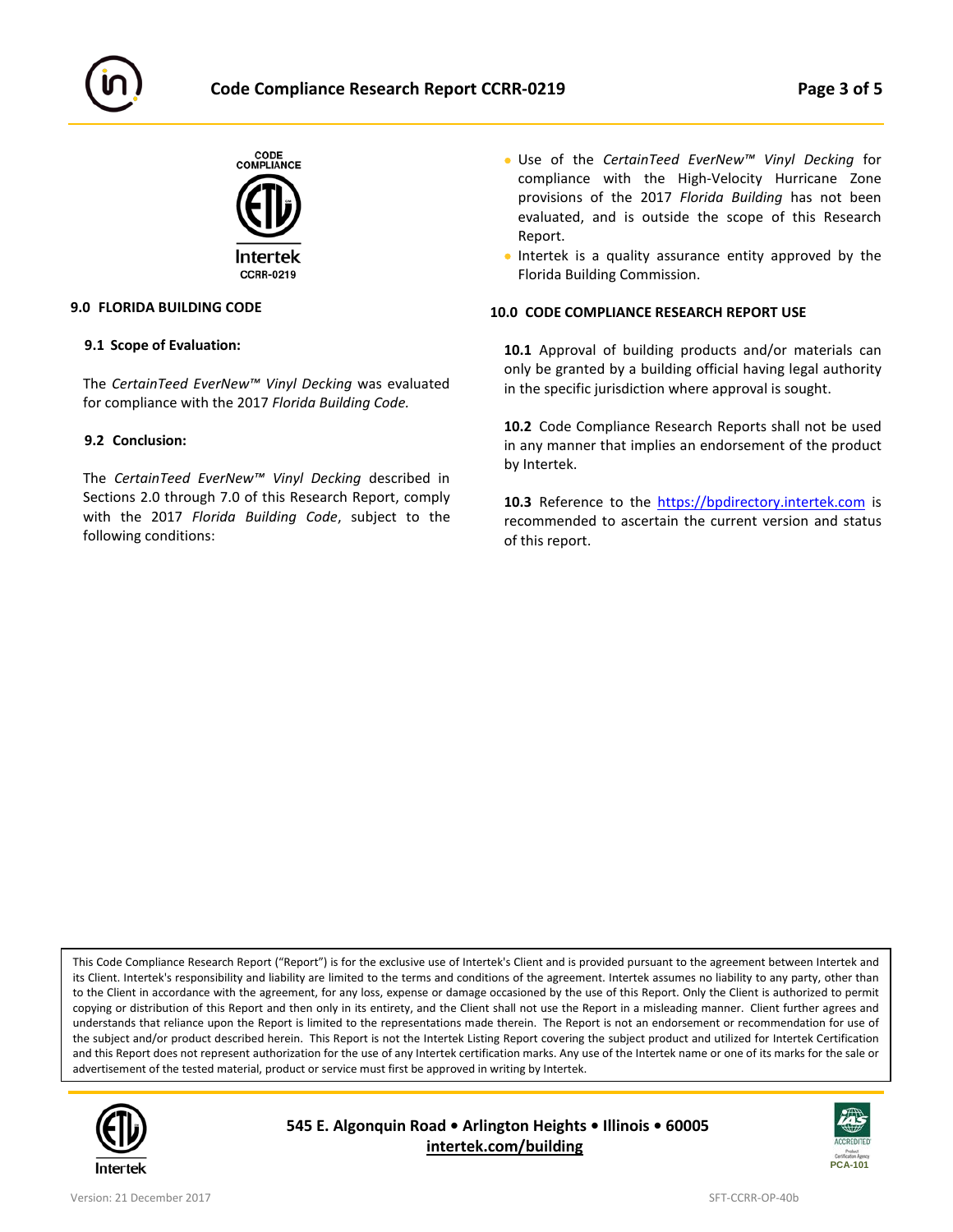



 **FIGURE 1 –** *CERTAINTEED EVERNEW® VINYL DECKING* **PROFILE**



**FIGURE 2:** *CERTAINTEED EVERNEW® VINYL DECKING* **FILL PIECE**



*CERTAINTEED EVERNEW® VINYL DECKING* **END CAP COVER PIECE**